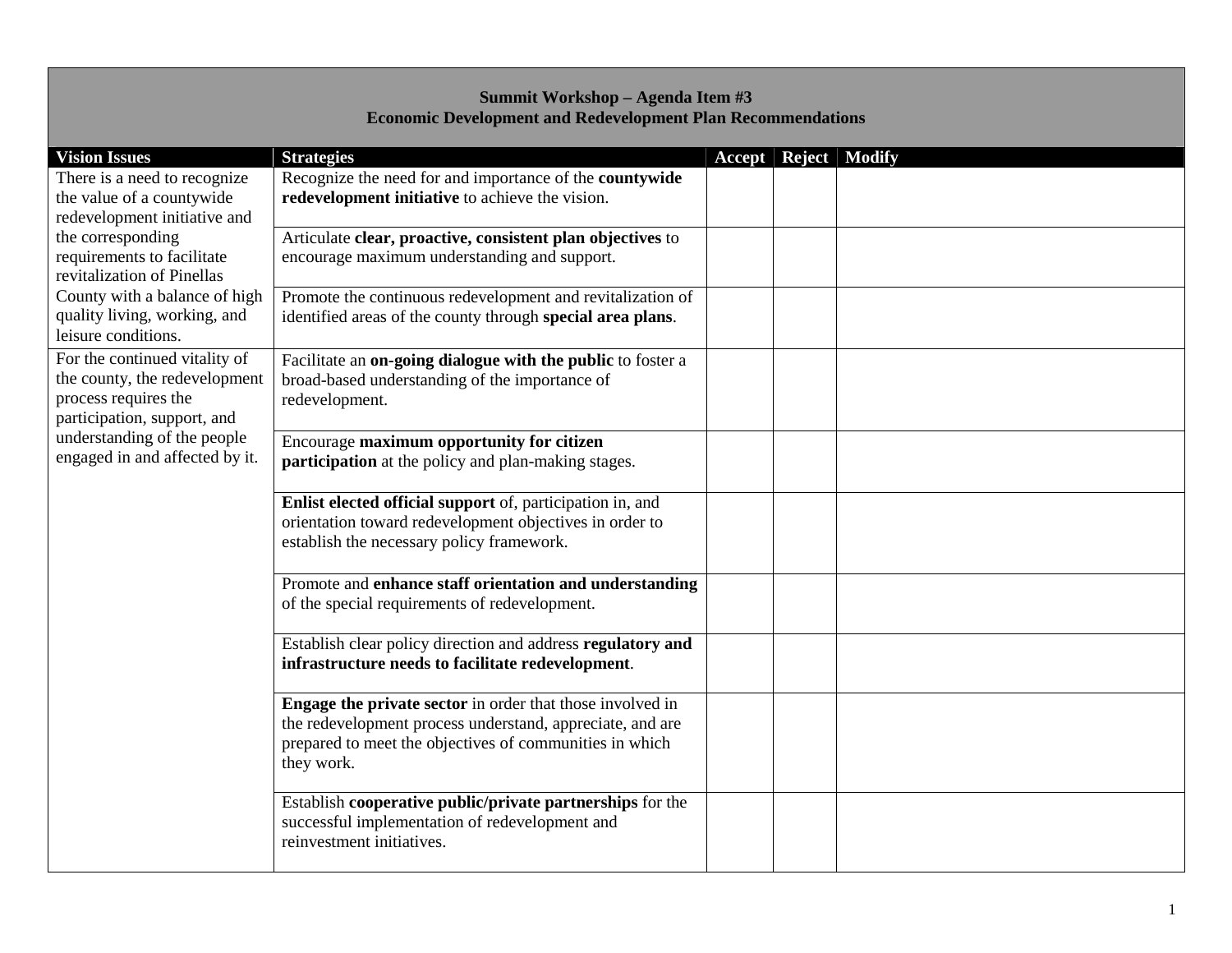|                                                     | Private-sector parties should partner with local<br>governments and advise and provide assistance on issues,<br>techniques, and resources to assist in redevelopment<br>planning/implementation. |  |
|-----------------------------------------------------|--------------------------------------------------------------------------------------------------------------------------------------------------------------------------------------------------|--|
| A comprehensive,                                    | Establish an intergovernmental coordination framework                                                                                                                                            |  |
| coordinated countywide<br>approach to redevelopment | that addresses the hierarchy of governmental responsibilities<br>and promotes local government participation.                                                                                    |  |
| will assist individual                              |                                                                                                                                                                                                  |  |
| jurisdictions in determining                        | Implement countywide redevelopment efforts through this                                                                                                                                          |  |
| their respective needs and                          | plan by establishing common objectives and a coordinated,                                                                                                                                        |  |
| plans, and benefit the county                       | countywide approach.                                                                                                                                                                             |  |
| as whole.                                           |                                                                                                                                                                                                  |  |
|                                                     | Integrate economic redevelopment objectives with local                                                                                                                                           |  |
|                                                     | plans and regulations.                                                                                                                                                                           |  |
|                                                     |                                                                                                                                                                                                  |  |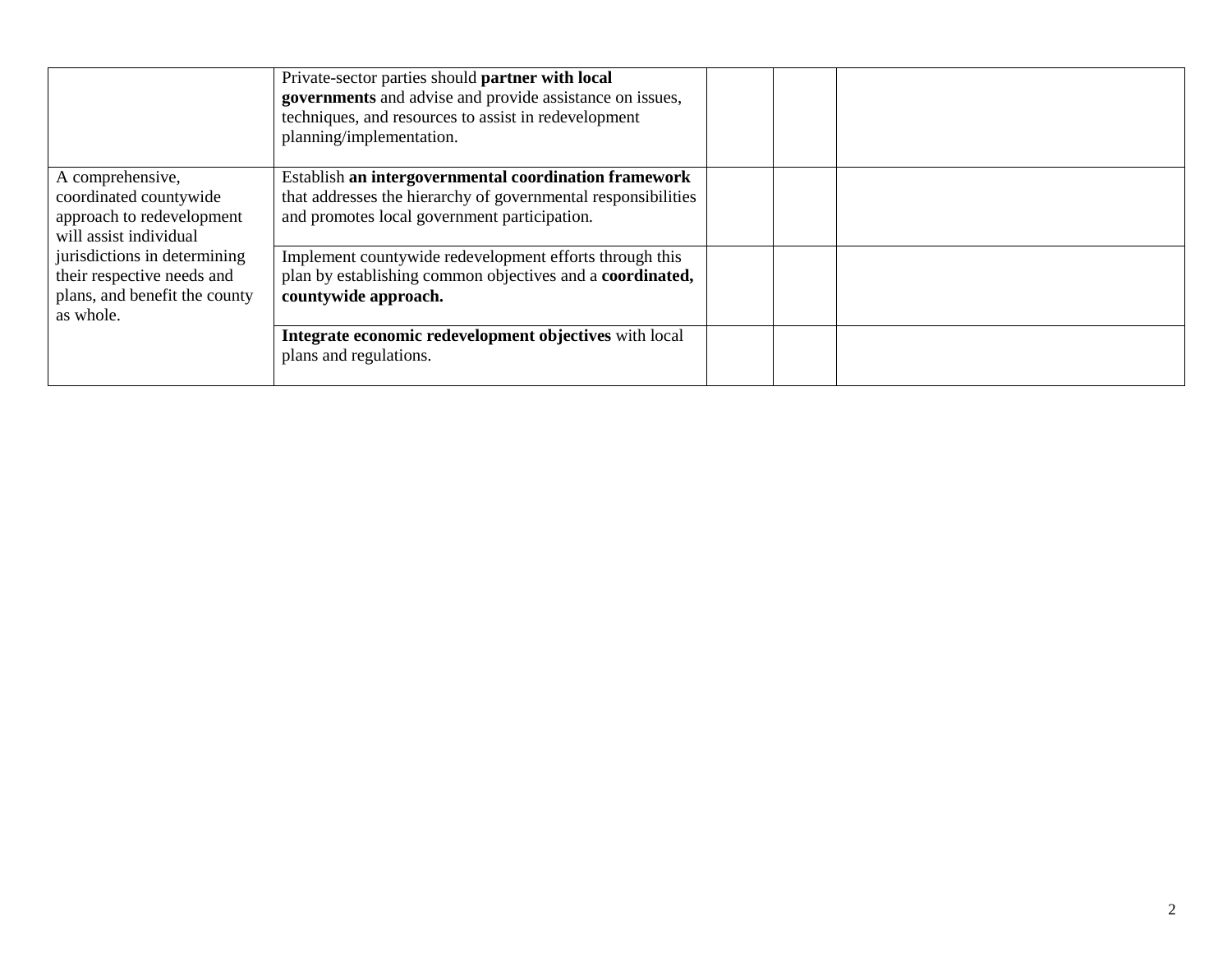## **Summit Workshop – Agenda Item #3 Economic Development and Redevelopment Plan Recommendations**

| <b>Economic Issues</b>                                                                                                                                                                             |                                                                                                                                                                                                    |  |                             |
|----------------------------------------------------------------------------------------------------------------------------------------------------------------------------------------------------|----------------------------------------------------------------------------------------------------------------------------------------------------------------------------------------------------|--|-----------------------------|
| The continued attraction and<br>retention of businesses that<br>provide high-wage jobs are<br>imperative for the continued<br>economic health of the<br>county.                                    | <b>Strategies</b><br>Identify target employment criteria in order to attract and<br>retain high-wage businesses.                                                                                   |  | <b>Accept Reject Modify</b> |
|                                                                                                                                                                                                    | Identify, recruit, and retain desired target employer<br>businesses through a coordinated countywide program.                                                                                      |  |                             |
|                                                                                                                                                                                                    | Give priority to the retention and recruitment of businesses<br>that create jobs paying wages above the countywide<br>average.                                                                     |  |                             |
|                                                                                                                                                                                                    | Deliver a consistent jobs retention and recruitment<br>message.                                                                                                                                    |  |                             |
|                                                                                                                                                                                                    | Ensure that a wide range of desirable redevelopment<br>locations is available for high-wage employers.                                                                                             |  |                             |
| There are cost differentials<br>between redevelopment and<br>greenfield developments that<br>negatively affect<br>redevelopment and the<br>retention and attraction of<br>high-wage jobs.          | Define and make available a selection of strategies and<br>incentives intended to reduce the cost differentials of<br>redevelopment projects.                                                      |  |                             |
|                                                                                                                                                                                                    | Coordinate redevelopment incentives with private-sector<br>considerations, including lender/investment feasibility for<br>business opportunities and carrying costs attendant to<br>redevelopment. |  |                             |
| Investment and reinvestment<br>in economic development,<br>redevelopment and business<br>incentives, and public/private<br>partnerships are required to<br>meet countywide<br>redevelopment goals. | Ensure the availability of capital to invest in<br>redevelopment and the attraction/retention of target<br>employers.                                                                              |  |                             |
|                                                                                                                                                                                                    | Create a comprehensive community redevelopment<br>program designed to monitor public and private<br>investment in community revitalization initiatives.                                            |  |                             |
|                                                                                                                                                                                                    | Provide needed infrastructure improvements in locations<br>where redevelopment is desirable and planned for.                                                                                       |  |                             |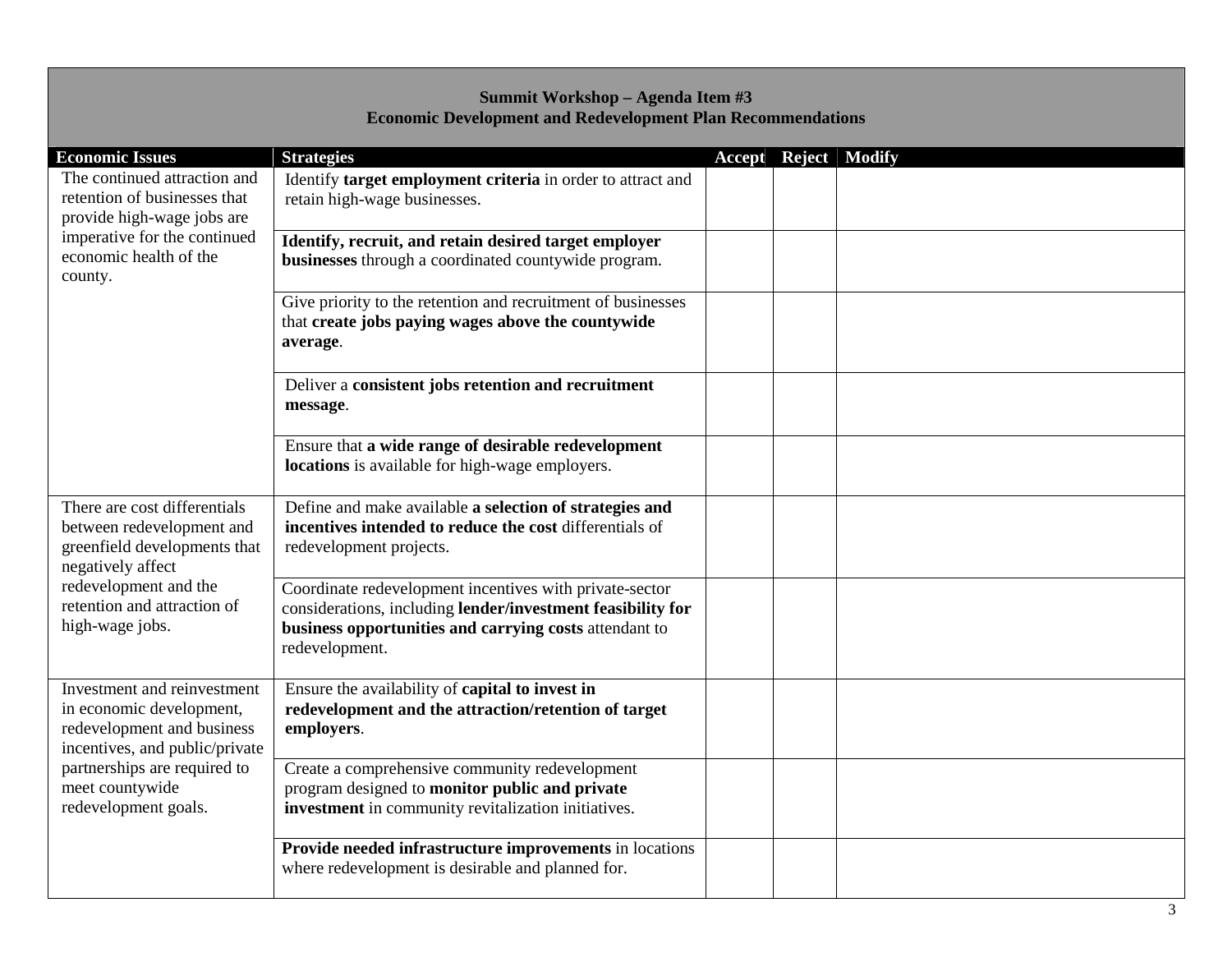| Use public/private partnerships to provide<br>redevelopment-enabling infrastructure.                                                                                                          |
|-----------------------------------------------------------------------------------------------------------------------------------------------------------------------------------------------|
| Adopt and administer redevelopment incentive programs<br>based on approved criteria intended to promote desirable<br><b>projects</b> and the retention and attraction of target<br>employers. |
| <b>Provide incentives to support training of the local</b><br>workforce to promote target employer retention/attraction.                                                                      |

| Summit Workshop - Agenda Item #3<br><b>Economic Development and Redevelopment Plan Recommendations</b>                                          |                                                                                                                                                                                                                                  |  |                             |  |  |
|-------------------------------------------------------------------------------------------------------------------------------------------------|----------------------------------------------------------------------------------------------------------------------------------------------------------------------------------------------------------------------------------|--|-----------------------------|--|--|
| <b>Real Estate Issues</b>                                                                                                                       | <b>Strategies</b>                                                                                                                                                                                                                |  | <b>Accept Reject Modify</b> |  |  |
| Attraction of major target<br>employers requires tracts of<br>land that are of the proper                                                       | Use public sector resources to assist in assembling tracts<br>of land appropriate for redevelopment.                                                                                                                             |  |                             |  |  |
| size, have adequate<br>infrastructure capacity, and<br>that have known<br>development entitlements.                                             | Develop criteria for the identification and sale or lease of<br>surplus and non-environmentally sensitive public lands.                                                                                                          |  |                             |  |  |
|                                                                                                                                                 | Establish a consistent countywide program to coordinate<br>the creation and administration of Community<br>Redevelopment Areas (CRAs).                                                                                           |  |                             |  |  |
| Given the scarcity of<br>greenfield land, grayfield and<br>brownfield sites present<br>redevelopment opportunities.                             | Identify and implement redevelopment supportive measures<br>that assist in the reuse of grayfields and brownfields.                                                                                                              |  |                             |  |  |
| Placing housing in or near<br>employment centers results<br>in more efficient use of the<br>transportation network and<br>other infrastructure. | Through appropriate governmental actions, facilitate the<br>construction of a variety of housing types and price<br>ranges in proximity to employment centers and other areas<br>deemed appropriate for residential development. |  |                             |  |  |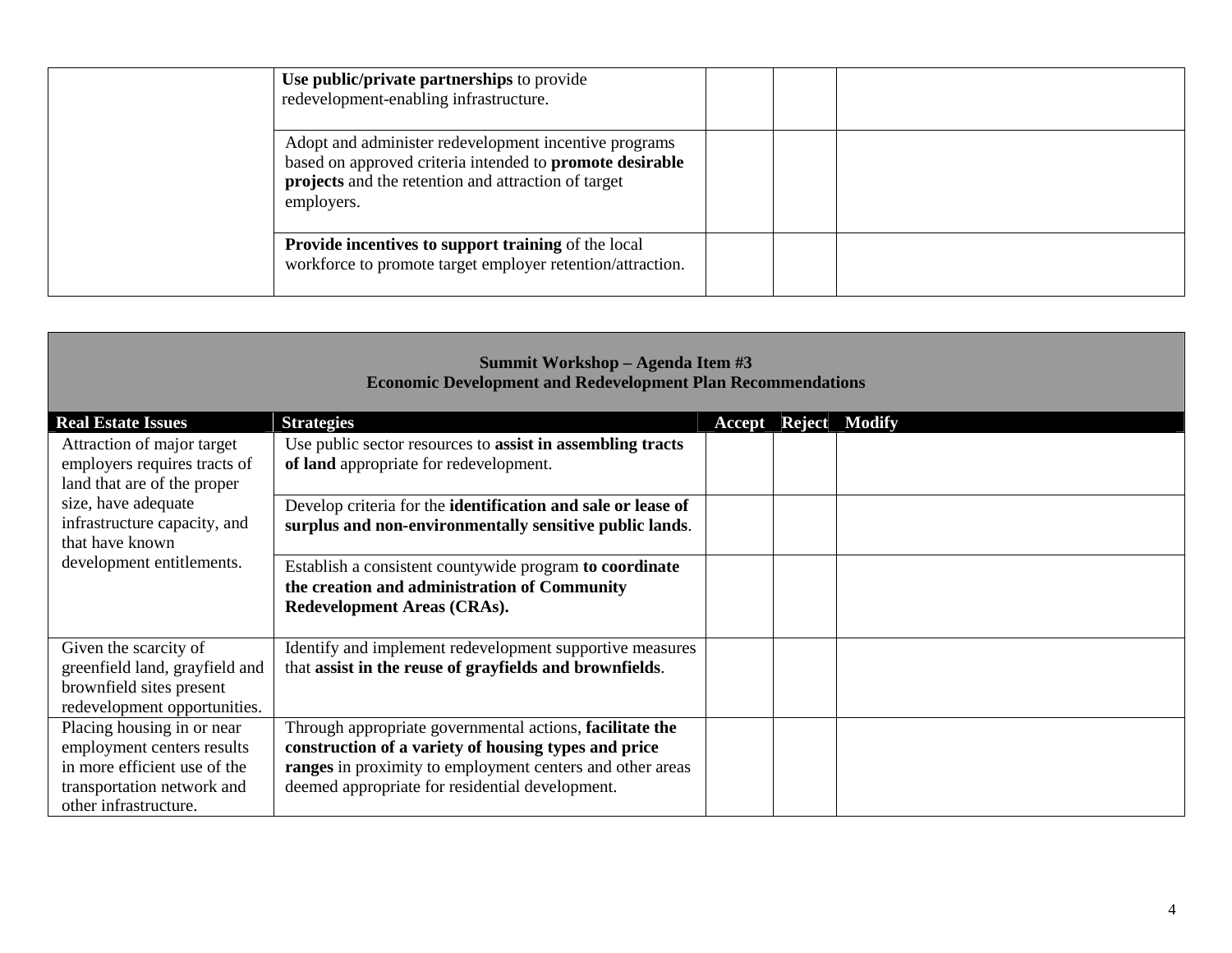## **Summit Workshop – Agenda Item #3 Economic Development and Redevelopment Plan Recommendations**

| Plan, Code, & Design Issues     | <b>Strategies</b>                                           |  | <b>Accept Reject Modify</b> |
|---------------------------------|-------------------------------------------------------------|--|-----------------------------|
| Without the proper planning,    | Develop specific area plans that incorporate desired        |  |                             |
| redevelopment will occur in     | redevelopment land use patterns and design characteristics. |  |                             |
| an ad hoc, random fashion       |                                                             |  |                             |
| which may not fulfill the       | Incorporate the strategies of the Economic Development      |  |                             |
| vision or desires of the        | and Redevelopment Plan for the Pinellas Community           |  |                             |
| community.                      | (EDRP) within the Countywide Plan for Pinellas County.      |  |                             |
|                                 | Preserve and protect through economic support and           |  |                             |
|                                 | proactive measures existing neighborhoods in order to       |  |                             |
|                                 | maintain the general character of Pinellas County.          |  |                             |
|                                 |                                                             |  |                             |
|                                 | Restructure countywide planning to support urban            |  |                             |
|                                 | redevelopment planning that focuses on community and        |  |                             |
|                                 | neighborhood renewal.                                       |  |                             |
|                                 | <b>Create an "Economic Redevelopment Designation"</b>       |  |                             |
|                                 | (ERD) within the Countywide Rules to encourage and          |  |                             |
|                                 | facilitate redevelopment.                                   |  |                             |
|                                 |                                                             |  |                             |
| There are state growth          | Work to identify and amend or delete growth                 |  |                             |
| management regulations that     | management policies that unreasonably limit                 |  |                             |
| are burdensome and counter-     | redevelopment potential.                                    |  |                             |
| productive when applied in a    |                                                             |  |                             |
| redevelopment context.          | Coordinate with the Department of Community Affairs to      |  |                             |
|                                 | advance redevelopment planning as state objective, e.g., by |  |                             |
|                                 | allowing greater local flexibility in promoting and         |  |                             |
|                                 | facilitating redevelopment.                                 |  |                             |
| Current land development        | Amend land development regulations (LDRs) to streamline     |  |                             |
| regulations (LDRs) often do     | or delete procedures that are lengthy, unpredictable, or    |  |                             |
| not anticipate or recognize the | lack definitive guidelines and do not contribute to the     |  |                             |
| specific needs of               | proper climate for redevelopment.                           |  |                             |
| redevelopment and               |                                                             |  |                             |
| rehabilitation activities.      |                                                             |  |                             |
|                                 |                                                             |  |                             |